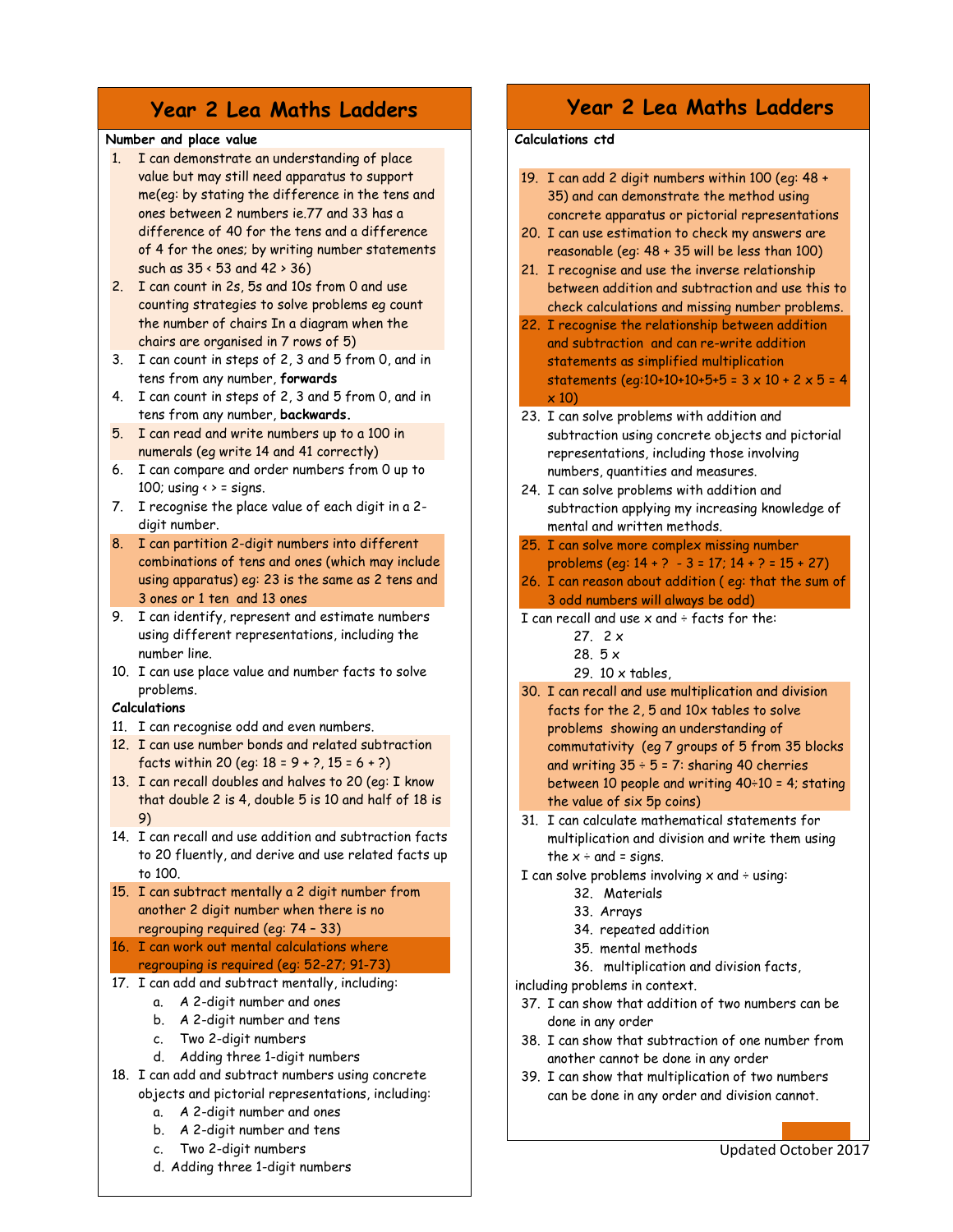#### Year 2 Lea Maths Ladders

### Calculations ctd

- 40. I can solve word problems that involve more than 1 step (eg: which has the most biscuits, 4 packets of biscuits with 5 in each packet or 3 packets of biscuits with 10 in each packet?
- 41. I can use multiplication facts to make deductions outside known multiplication facts ( eg: I know that multiples of 5 have a 0 or a 5 at the end and use this to reason that  $18 \times 5$  cannot be 92 as it is not a multiple of 5)
- 42. I can determine remainders given known facts (eg: 15÷5 =3 has a remainder of 0 and I recognise that 16÷5 will have remainder of 1: I know that 2  $x$  7 = 14 and 2  $x$  8 = 16; I can explain that making pairs of socks from 15 identical ones will give 7 pairs and one left over)